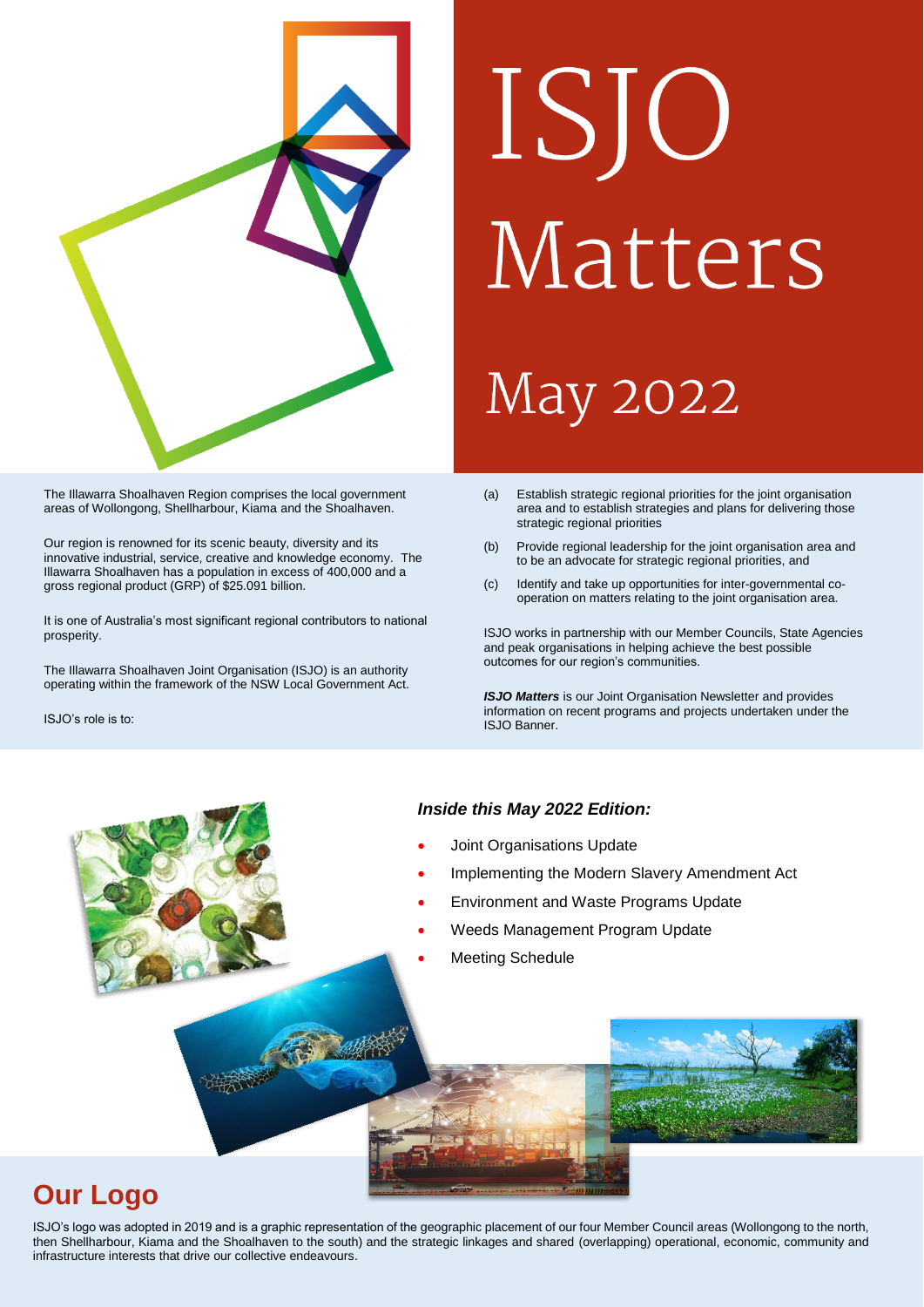# **Joint Organisations Update**

The Joint Organisation Chairs Forum met in Sydney on 26 May to discuss a range of items including progress on implementation of the 2021 Joint Organisations Review, Forum governance arrangements and a number of issues impacting on Councils including and especially the resourcing and cost consequences of integrating the NSW Department of Planning and Environment Planning Portal into Council operations.

Significant progress was made on all items. The Office of Local Government (OLG) has distributed the key messages from the 28 March 2022 Parliament House workshop and the State Government interagency group – chaired by the Executive Director of the OLG and now with representation from eighteen key agencies – is working hard on mechanisms to promote strategic partnerships and communication between the agencies, Joint Organisations and Councils. Exploration of funding for Joint Organisations, boundary changes to better reflect communities of interest and measures to reduce the administrative burden on Joint Organisations are clear priorities for the Office and its staff.

Revised Terms of Reference of the Joint Organisation Chairs Forum have also been prepared.

# **Implementing the Modern Slavery Amendment Act**



The NSW [Modern Slavery Amendment Act 2021](https://legislation.nsw.gov.au/view/pdf/asmade/act-2021-39) commenced on 1 January 2022 and as a result the NSW Local Government Act 1993 has been amended.

From 1 July 2022 all NSW councils will be required to:

- take reasonable steps to ensure that the goods and services they procure are not the product of modern slavery, and
- include a statement in their annual report of steps taken during the year to address the requirements of the Modern Slavery Amendment Act.

Also in force is the Commonwealth Modern Slavery Act 2018. This Act requires entities based or operating in Australia, and that have an annual consolidated revenue of more than \$100 million, to report annually on the risks of modern slavery in their operations and supply chains, and actions undertaken to address those risks. Local government is not required to publish a Modern Slavery Statement under the Commonwealth Act but larger councils with revenues above the \$100 million threshold may choose to do so voluntarily.

Regardless of legislative requirements – as spenders of public monies – councils have an ethical obligation to consider, identify and manage modern slavery risks within their supply chains.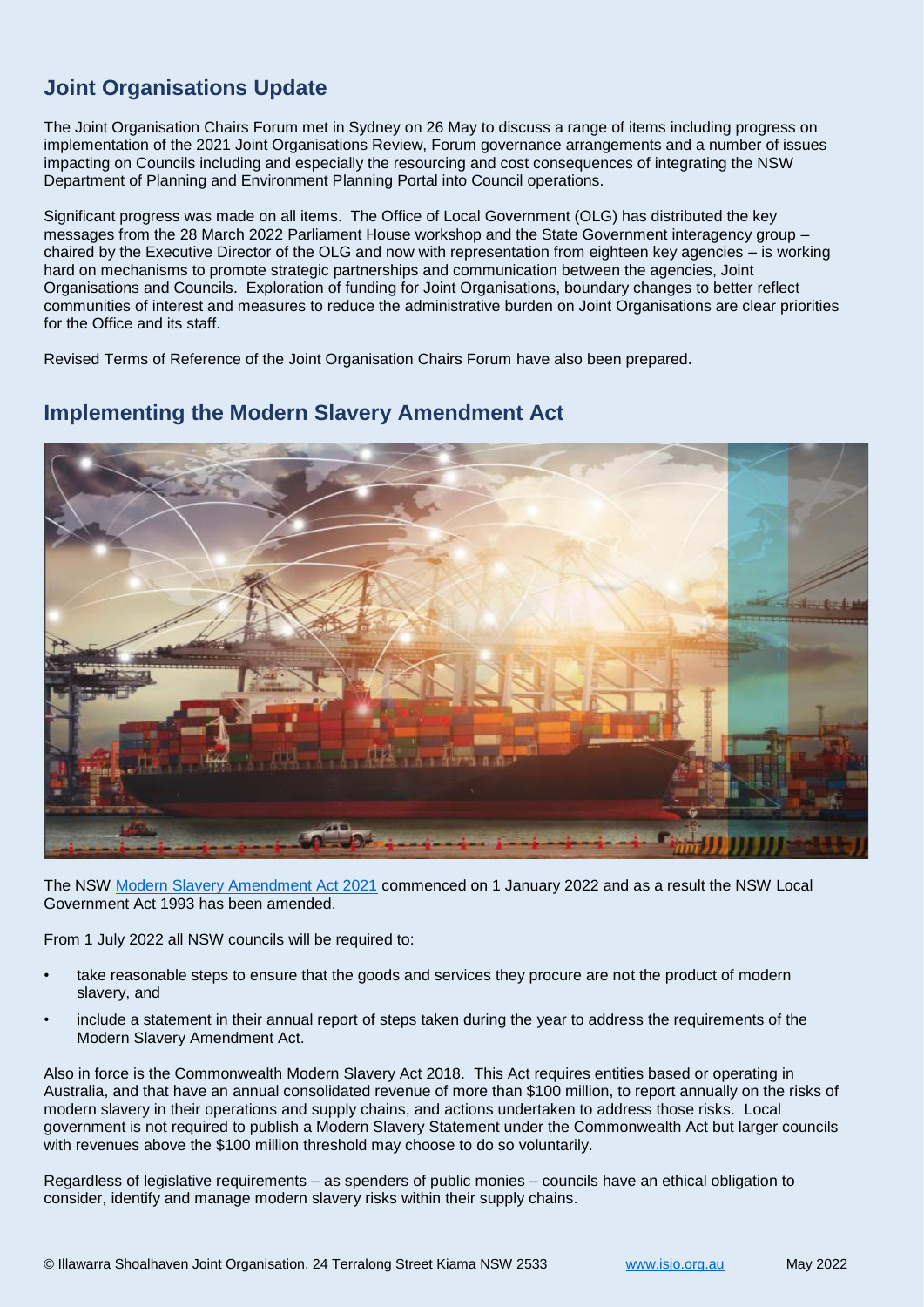The ISJO in partnership with Wollongong, Shellharbour, Kiama and Shoalhaven Councils has engaged [Sustainable](https://lgp.org.au/sustainable-choice/)  [Choice](https://lgp.org.au/sustainable-choice/) to undertake a modern slavery risk assessment of suppliers to our organisations. This assessment will identify those suppliers that present a low, moderate or high compliance risk and will enable ISJO and the Councils to have confidence that our procurement practices accord with the requirements of the Amendment Act.

The ISJO has also obtained a toolkit from Sustainable Choice that includes a wide range of resources to enable ongoing adherence to the Act. The toolkit includes:

- An educational factsheet targeted to council executives and procurement staff that contains key information on legislative requirements, what modern slavery is, how to identify it and steps to reduce modern slavery risks in Council's supply chain.
- An educational factsheet that can be distributed to employees that contains key information on what modern slavery is, how to identify it, why action is needed and tips to reduce risk.
- A Modern Slavery Prevention Policy template
- A Supplier Code of Conduct template also incorporates environmental and social value expectations
- Modern slavery tender criteria and a Modern slavery contract clause
- A Pre-purchase Modern Slavery Risk Checklist, and
- Modern slavery awareness training resources.

# **Strategic Program Updates**

### **Environment and Waste**

### **Home to Recycling Collection Service (Wollongong City Council)**

The ISJO has developed a proposal to trial the collection, separation and transport of hard to recycle items in the Wollongong LGA. The intention of the trial is to develop for Council a chain of custody assurance from point of collection at local households to recycling facilities.

An advertising campaign will offer householders a free service that will collect household recyclable items and transport them to a Community Recycling Centre, a commercial recycling facility or a social enterprise.

The campaign will target householders with an appetite to recycle items that cannot be accepted through the kerbside yellow bin service.



Free service.





### **Regional Commercial Glass Capture (Shoalhaven City Council)**

The ISJO team has commenced a regional assessment of waste glass sources across a range of industries and we are continuing conversations to determine viable destinations and uses for the materials sourced.

Waste glass is created through an incredibly wide range of activities including but not limited to windscreen repair, building construction and repair and hospitality.

Because of the sheer volume of waste glass generated and its weight and complexity of handling there are potentially considerable savings to be had for businesses in our region. The glass collected is in itself a potentially valuable resource with a multitude of uses including use in road base.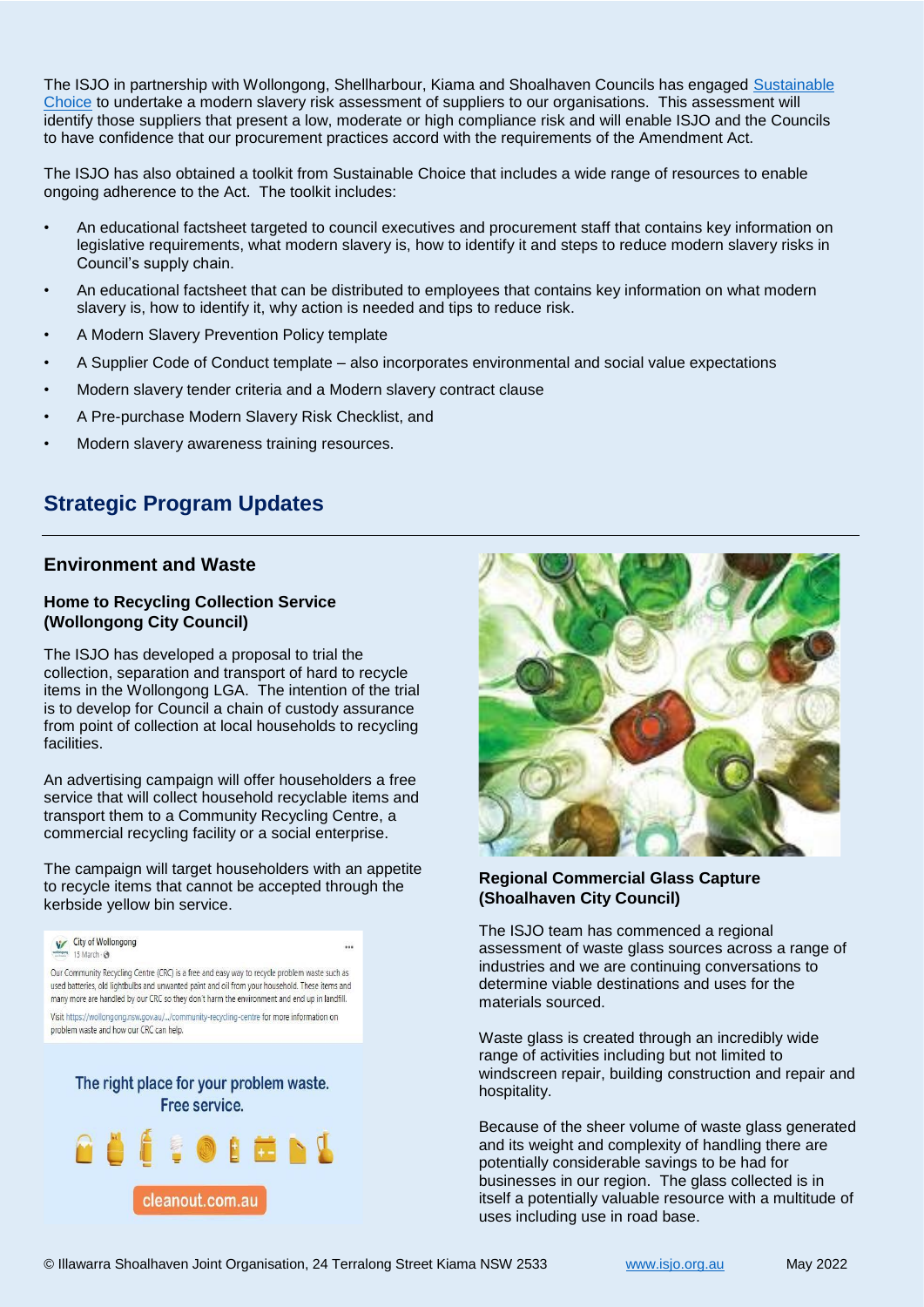### **Community Recycling Centre Videos**

The ISJO recently partnered with six other regional waste groups to develop a series of Community Recycling Centre videos. These videos explain what happens to items that are dropped off for recycling and have been locally branded to facilitate their use on Council websites, e-newsletters and social media platforms.

Partnering with the other regional groups in the development of the campaign was cost effective and delivered a high quality platform for common messaging to a broad audience.

Each video focuses on a different item. Topics include old lightbulbs, unwanted paint, used batteries, unwanted X-Rays and used oil.



Discussions will continue with relevant teams over the coming months prior to reporting to a steering committee for regional contracts. With the both the State and Federal Governments strong policy and budgetary focus on the circular economy, the ISJO has identified an opportunity to support our Councils in their sustainable procurement practices. We have recently applied for support for two projects:

- 1. Development of a regional framework to benchmark sustainable procurement – this project will assist Councils in the identification and planning for leading practice
- 2. Development of a regional single use plastics policy framework.

With the ban on certain single use plastics coming into effect from 1 November 2022, this project will support Council procurement of alternatives and role modelling of responsible environmental practice.



### **Regional Illegal Dumping Program**

Despite challenges presented by the weather, our illegal dumping awareness campaign has continued with ISJO casual staff being out and about on our ebikes and with our trailer billboards engaging with the community.

We are raising awareness on a number of key messages for residents and visitors:

- 1. Information on the how, what and why of reporting illegal dumping
- 2. Checklists for landowners on required approvals, source credentials and contamination issues associated with landfill
- 3. Information for home renovators and building on safe handling, transport and disposal of asbestos
- 4. Information on Green Waste and the risks of spreading weeds, nutrient pollution of waterways, blocked drainage lines and bushfire threats.

## **Council Support**

**BITUMEN** 

The ISJO has undertaken a review of minor contracts that could be delivered regionally to achieve enhanced environmental outcomes, economies of scale and increased competitive advantage through the attraction of new suppliers.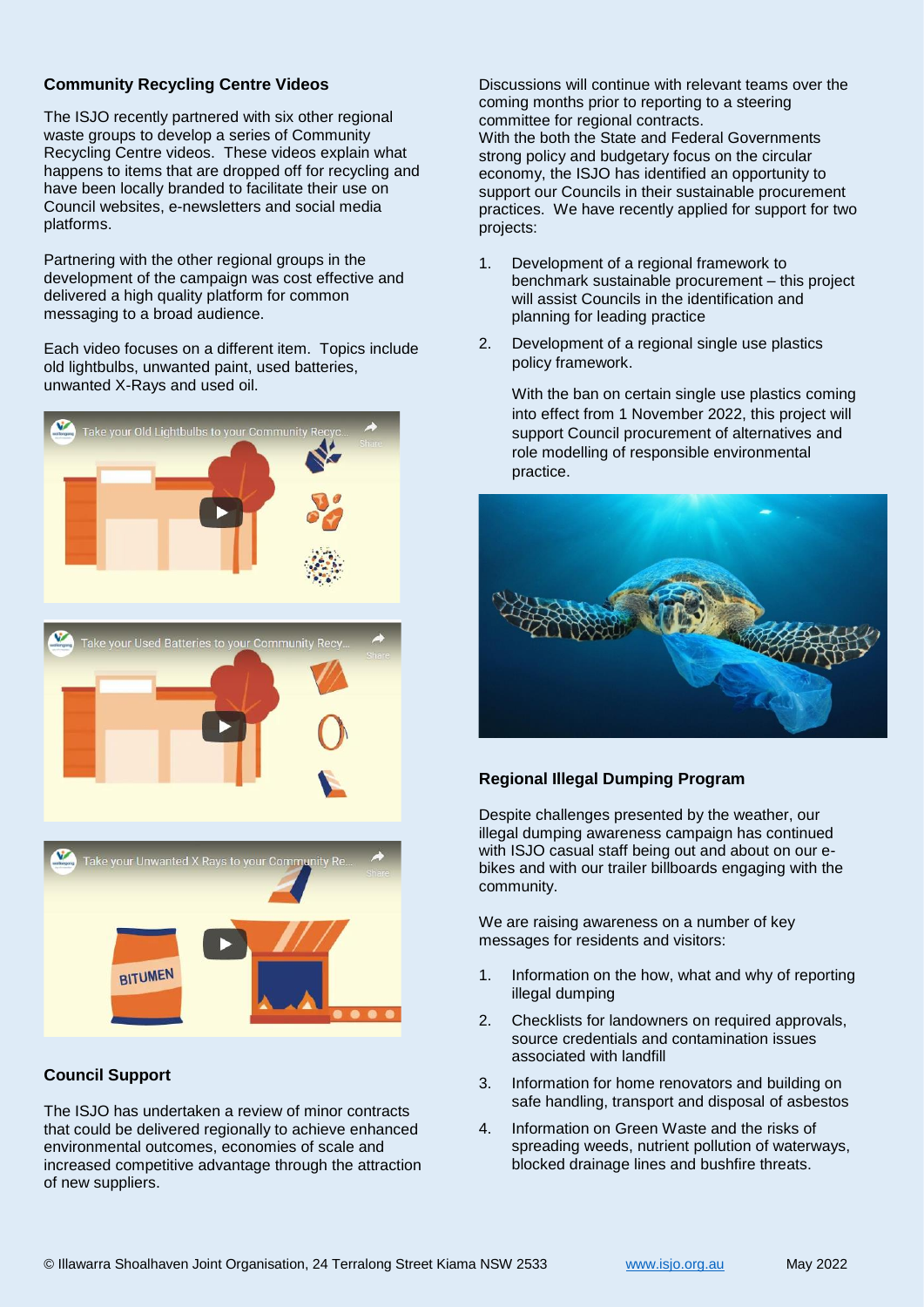### **Presentation at Waste 2022 Conference**

![](_page_4_Picture_1.jpeg)

Our Regional Illegal Dumping Program Coordinator, James Vincent, presented on our outstandingly successful Free Asbestos Removal Program at the Waste 2022 Conference held recently in Coffs Harbour.

The program, funded by the NSW Environment Protection Authority under the Waste Less Recycle More initiative, provided a free and legal means for households to deal with legacy asbestos on their properties.

To access a copy of James' presentation to the conference please click [HERE.](https://az659834.vo.msecnd.net/eventsairaueprod/production-impactenviro-public/584bc137526d40b5a64b63f89a73f00e)

Such was the demand for the service we are currently investigating options for its continuation and expansion throughout our region.

# **Weeds Management Programs**

### **21st NSW Weeds Conference 2022**

![](_page_4_Picture_8.jpeg)

In a first for weeds management professionals, the NSW and Victorian Weed Societies joined forces with Albury City Council to host the 2022 Weeds Conference.

The Conference was attended by approximately 250 delegates from throughout NSW, Victoria and other states with the ISJO being represented by our Chief

Weeds Officer, our Biosecurity Weeds Inspector and The theme of the Conference was "Discover through Recovery" reflecting the ever increasing occurrence of natural disasters that have affected the both the natural and manmade landscapes over the last few years and the recovery process required following such disasters. From drought to fires to relentless downpours the Conference highlighted that the recovery process requires partnerships between government agencies, landholders and community groups to mitigate the impact of invasive weed species following disturbance.

![](_page_4_Picture_12.jpeg)

One of the main insights into weed management highlighted at the Conference was the emphasis now being afforded to alternate methods of weed management particularly remote detection opportunities.

The changing world of technology and research is now at the forefront of weed management with the fields of spatial mapping, GIS and the use of Drones holding great potential, particularly as tightening budgets mean finding the most cost effective way of controlling weeds is imperative to ensure sustainability.

### **Weed Profile: Water Hyacinth**

The Illawarra District Weeds Authority has recently been battling an infestation of water hyacinth at Coomaditchie Lagoon.

Water Hyacinth (Eichhornia crassipes) is a popular backyard pond plant but in the natural environment it can overwhelm the ecosystem outcompeting native plants and any aquatic life underneath it. It can also restrict navigation and pose a drowning hazard for livestock and recreational swimmers.

According to Chief Weeds Officer, David Pomery, the water hyacinth could have been introduced into the lagoon accidentally or may have been intentionally dumped.

Whatever its origin, the water hyacinth – accelerated by our long term rain environment – has overtaken much of the lagoon. The IDWA is working hard to address the situation and is being assisted by the improvement in the rain situation over the last month.